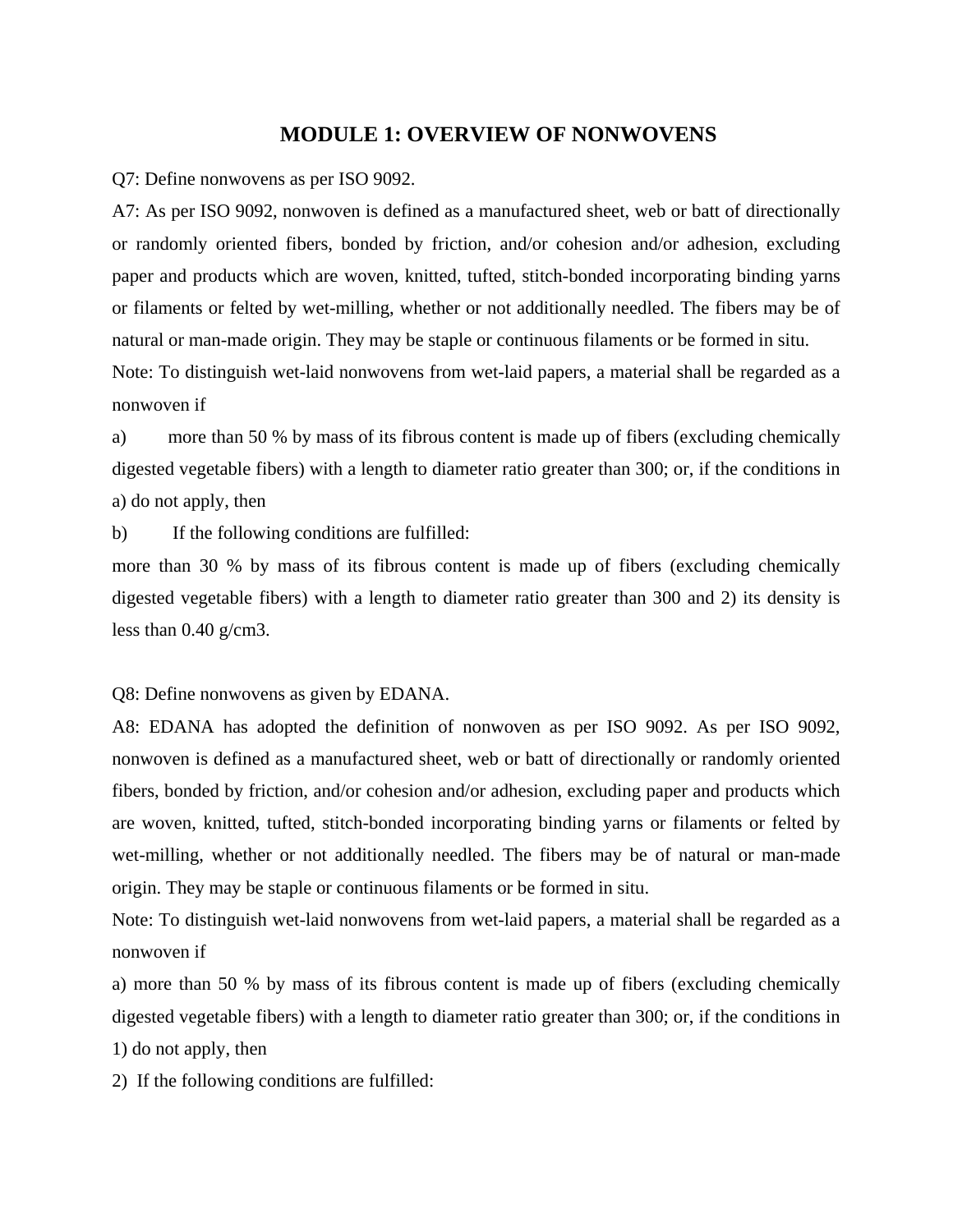more than 30 % by mass of its fibrous content is made up of fibers (excluding chemically digested vegetable fibers) with a length to diameter ratio greater than 300 and 2) its density is less than 0.40 g/cm3.

Q9: The traditional definition of fiber fineness does not truly reflect the fiber size. Justify.

A9: By fibre size we generally mean fibre cross-sectional area. It is known that the fineness *t* of a fibre is related to the fibre cross-sectional area *s* by the following relation  $t = sp$ , where  $\rho$  is fibre density. It can be then found that a 3 denier polyester fibre possesses cross-sectional area of  $2.49\times10^{-4}$  mm<sup>2</sup>, but a 2.5 denier polypropylene fibre possesses cross-sectional area of 3.05 $\times10^{-4}$ mm<sup>2</sup>. What is follows is a coarser fibre has less cross-sectional area than a finer fibre. This contradictory result comes because of the influence of fibre density on fibre fineness. It is therefore often said that fiber fineness does not truly reflect the fiber size.

Q10: The specific surface area of a fibre is not a purely geometrical variable, but the surface area per unit volume of a fibre is a purely geometrical variable. Justify.

A10: The specific surface area *a* is given by  $a = \frac{4(1+q)}{q}$  $=\frac{4(1+)}{\rho d}$ , where  $d$  of fibre diameter,  $q$  is fibre shape factor, and  $\rho$  is fibre mass density. Although fibre diameter and fibre shape factors are geometrical variables, but the fibre density is considered as a material variable, so the specific surface area of a fibre is not considered as purely geometrical variable. The surface area per unit mass  $\lambda$  is given by  $\gamma = \frac{4(1+q)}{q}$ *d* +  $\gamma = \frac{(\gamma + \gamma)}{g}$ . Evidently, it is a purely geometrical variable.

Q11: How would you characterize the anisotropy of fibre orientation?